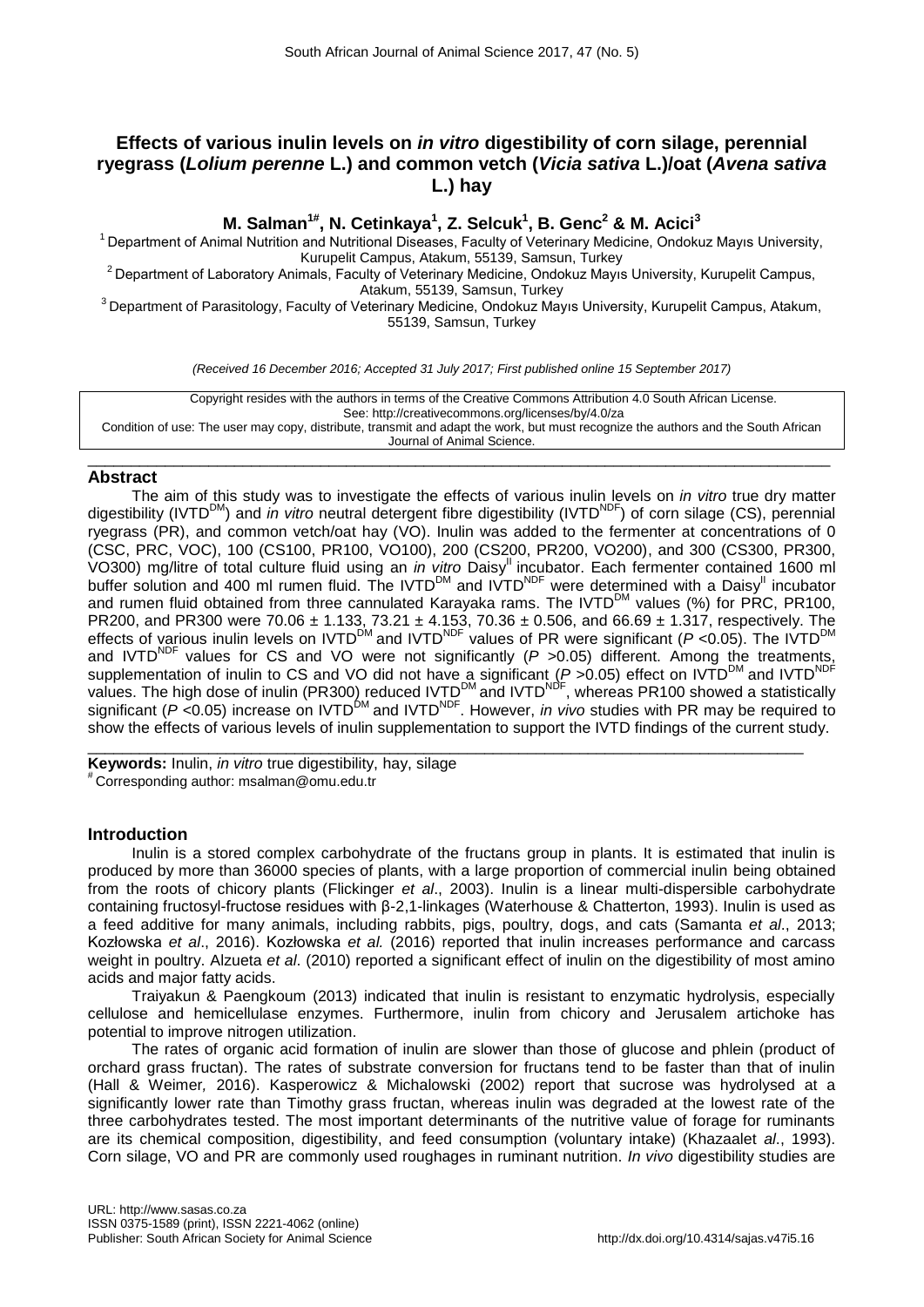costly and time consuming*,* whereas *in vitro* digestibility studies are cheaper and results are produced more rapidly. Creating the conditions of rumen under laboratory conditions allows the in vitro determination of the digestibility of feed. This technique is simple and is commonly used in the analysis of conventional ruminant feeds. The nutritive values of CS, VO and PR are usually determined by the rate and extent of degradation of the organic matter by rumen fluid. In addition, in vivo and in vitro studies need to be performed with ruminants and with rumen fluid to further investigate the potential of inulin to improve feed conversion rates. The aim of study reveals the effect on digestibility because inulin is degraded more slowly than other carbohydrates in rumen. Few data are available on IVTD and neutral detergent fibre digestibility of inulin. Therefore, the objective of the present study was to investigate the effects of three inulin doses on IVTD and neutral detergent fibre digestibility of CS, VO, and PR.

## **Materials and Methods**

This study was conducted in the ruminant feed evaluation laboratory, Department of Animal Nutrition and Nutritional Diseases, Faculty of Veterinary Medicine of Ondokuz Mayis University, Samsun, Turkey. It was approved by the Local Ethics Committee on Animal Experiments of Ondokuz Mayis University (HADYEK 70/2012, 2012.12.18).

Feed samples were obtained from private farms in the province of Samsun in northern Turkey. Dry matter, crude protein, ash, neutral detergent fibre, acid detergent fibre and acid detergent lignin of CS, VO and PR*,* which are commonly consumed as roughage by ruminants, were determined. Corn crop was harvested at the milk stage (1/2 kernel milkline). A pressed bag silo was opened after two months. To determine dry matter content, CS was oven dried to a constant weight at 65 °C, ground in a mill to pass a 1 mm mesh screen, and those of VO and PR were determined by drying at 105 °C overnight, followed by equilibration in a desiccator. Organic matter content was calculated as weight loss after combustion at 550 °C for at least four hours. Crude protein was determined with the Kjeldahl method. Crude protein was calculated by multiplying the percentage of nitrogen by 6.25 factor. Fat content was determined with ether extraction in the Soxhlet extraction system (Extraction system B-811, Switzerland) (AOAC, 2006). The neutral detergent fibre (NDF), acid detergent fibre (ADF) and acid detergent lignin (ADL) levels of each feed were determined with the ANKOM 200 Fiber Analyzer, using methods by Van Soest *et al*. (1991). Sodium sulphide and α-amylase were used for the determination of NDF.

The Daisy incubation method involved the digestion of ground plant biomass in buffered rumen fluid for 48 hours in a Daisy incubator (Ankom Technology Corp., Fairport, NY, USA), followed by NDF digestion in an ANKOM 200/220 Fiber Analyzer (Ankom Technology Corp., Fairport, NY, USA). The process was conducted according to the operating instructions supplied by ANKOM. The study was designed to have CS, VO, and PR in each group. Feed samples  $(0.5 \pm 0.05$  g per bag) were weighed into bags (F57) and closed with a heat sealer. The entire experiment involved the transfer of 16 bags of each feedstuff into digestion jars in the incubator. Inulin was added to the fermenter at concentrations of 0, 100, 200, and 300 mg/litre of total culture fluid with the *in vitro* Daisy<sup>II</sup> Incubator. Each fermenter contained 1600 ml buffer solution and 400 ml rumen fluid. So the control group had 0 mg inulin (CSC, VOC, PRC) added to the fermenter and the treatment groups had 200 mg (CS100, VO100, PR100), 400 mg (CS200, VO200, PR200),and 600 mg of inulin (CS300, VO300, PR300), respectively. Karayaka sheep are an indigenous breed of Turkey that are reared along the coastline of the Black Sea. Karayaka sheep are long thin-tailed breeds. Three fistulated Karayaka rams, which were two years old with average 50 kg live weight, were used for IVTD<sup>DM</sup> method. The animals were fed a diet containing 650 g alfalfa hay (2320 kcal/kg metabolizable energy; 18.9% crude protein) and 350 g concentrate at 08:00 and 17:00 during the study. Concentrate diet (2500 kcal/kg ME;13% CP) was purchased from Samsun Feed Processing Factory. Fresh water was supplied *ad libitum*. After three weeks' feed adaptation, rumen fluid was collected from three ruminally cannulated Karayaka rams before the morning feeding. The rumen fluid was strained through four layers of cheese cloth to separate the liquid and solid fractions, and then kept at 39 °C under a  $CO<sub>2</sub>$  atmosphere. Anaerobic conditions were maintained throughout the preparation stages and conduct of the experiment. The CS, VO and PR were used for the 48 hour incubation. The jars were removed from the chamber at the end of the 48-hour incubation period. The incubation solution was discarded and the bags were rinsed four times with distilled water. To determine IVTD, the bags were placed in an ANKOM fibre analyser and boiled in NDF solution for 75 min. The bags were then removed and soaked twice in acetone for 5 min at each soaking and dried at 100 °C for 24 hours. IVTD was calculated as the difference between DM incubated and the residue after neutral detergent treatment (Van Soest *et al*., 1991). *In vitro* true neutral detergent fibre was calculated as the difference between the amount of fibre incubated and the amount recovered after the neutral detergent treatment.

The initial pH value was determined as soon as the rumen fluid was collected from the Karayaka rams. The pH of the total culture fluid (1600 ml buffer solution+400 ml rumen fluid) from each fermenter at 48 hours after incubation was measured immediately with a pH meter (JENCO Instrument, 6230 M model,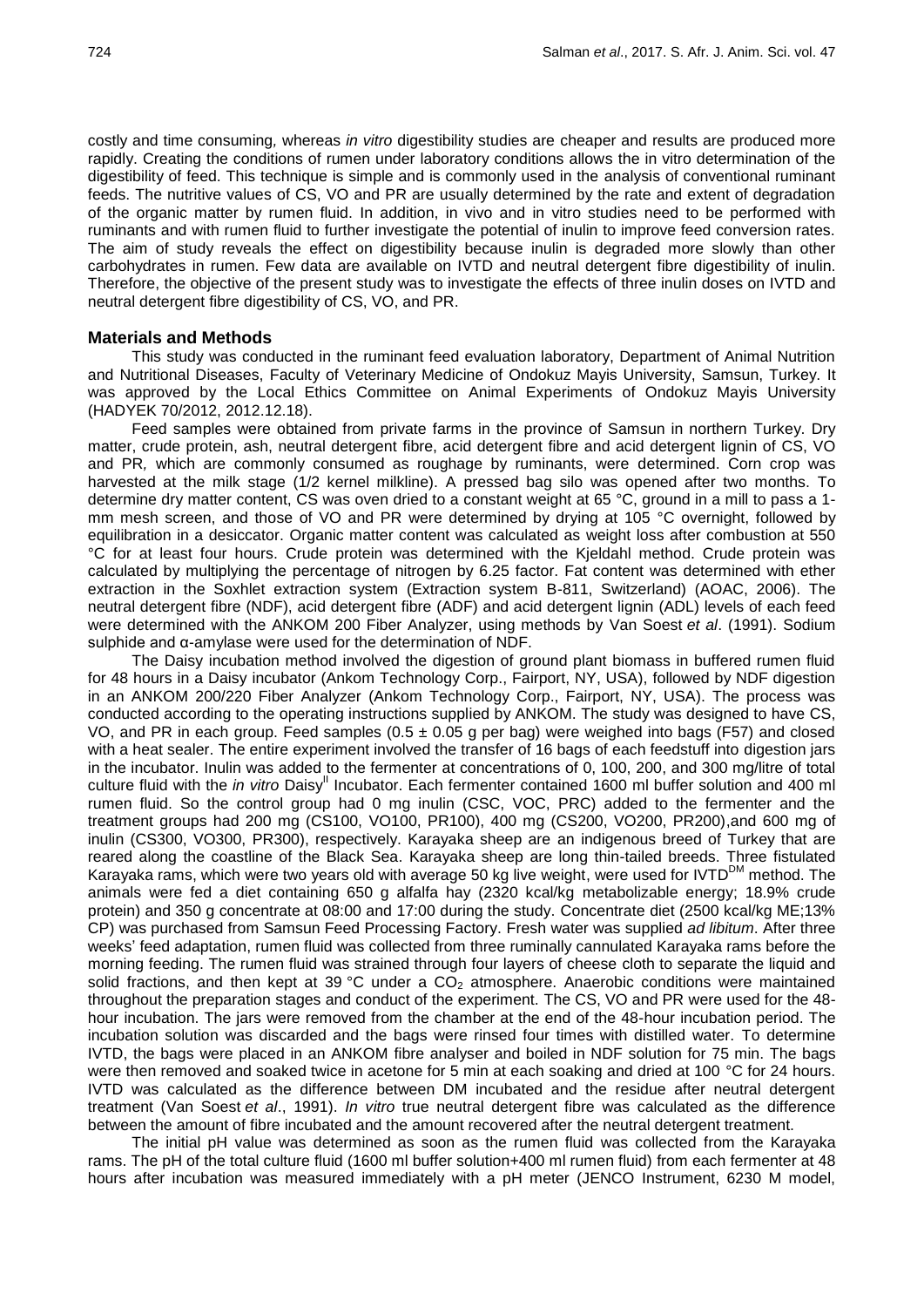USA). After the mixing 0.6 g methyl green, 8 g sodium chloride (NaCl) and 100 ml 37% formaldehyde solution for staining the protozoans, the volume was increased to 1000 ml with distilled water. One millilitre of rumen inoculum from the fermenter was mixed with 1 mL protozoa suspension. Counting the protozoans was carried out with the object slide of a light microscope and Fuchs-Rosenthal counting chamber (depth: 0.2 mm, small square area: 0.0625 mm<sup>2</sup>) (Ranilla *et al.*, 1997).

Data on chemical composition, *in vitro* true digestibility and *in vitro* true neutral detergent fibre digestibility by groups were subjected to ANOVA by one-way experimental design within the groups, and Duncan's multiple range test was done to compare the means (SAS, 2013).

## **Results and Discussion**

Nutrients in forages such as silage, hay or fresh grass are fermented with enzymes produced by rumen microorganisms in ruminants. Because NDF and ADF levels of feeds both affect digestibility, they are important parameters of feed quality. Crude protein, ash, ADF, NDF and ADL contents of CS, VO and PR in this study are presented in Table 1. Similar findings for chemical composition were reported for four varieties of PR by Taweel *et al.* (2006). The NDF and ADL contents of PR in the present study were in accordance with the results of Faville *et al.* (2010). The obtained crude protein value of CS was similar to those of Canbolat *et a*l. (2010), and Muglali *et al.* (2012), who reported that the crude protein level ranged from 7.25 to 8.78 %. Percentages of NDF and ADF values of the current study were similar to those reported for CS by Cetinkaya & Erdem (2015) and Canbolat *et al*. (2010).The findings of the current study showed that the ADF and NDF values of VO were similar to those of Yilmaz *et al.* (2015).

| <b>CS</b>         | VO                | <b>PR</b>         |
|-------------------|-------------------|-------------------|
|                   |                   |                   |
|                   |                   | $19.23 \pm 0.335$ |
| $95.20 \pm 0.785$ | $93.01 \pm 0.500$ | $94.62 \pm 0.080$ |
| $3.07 \pm 0.110$  | $1.64 \pm 0.045$  | $4.61 \pm 0.060$  |
| $7.76 \pm 0.115$  | $16.75 \pm 0.625$ | $21.16 \pm 0.720$ |
| $5.20 \pm 0.035$  | $9.11 \pm 0.040$  | $12.07 \pm 0.020$ |
| $29.52 \pm 0.342$ | $34.09 \pm 0.249$ | $21.77 \pm 0.156$ |
| $45.38 \pm 1.074$ | $45.38 \pm 0.123$ | $39.43 \pm 0.399$ |
| $4.94 \pm 0.206$  | $7.01 \pm 0.222$  | $3.18 \pm 0.133$  |
|                   | $28.36 \pm 0.355$ | ٠                 |

**Table 1** Mean (±SE) chemical composition of feed ingredient, %

DM: dry matter, CF: crude fibre, CP: crude protein; ADF: acid detergent fibre; neutral detergent fibre; ADL: acid detergent lignin; CS: corn silage; VO: vetch/oat hay; PR: perennial ryegrass

The pH values of rumen fluid collected at the beginning and end of the trial from three ruminally cannulated Karayaka rams for *in vitro* true digestibility determination are shown in Table 2. pH values for CS PR and VO ranged from 6.13 to 6.23, 6.43 to 6.56, and 6.33 to 6.39, respectively, at 48 hours. These pH values were within the normal physiological range. The present study showed that inulin did not cause a significant decline in pH values. There was a variation of 0.06 – 0.13 pH units in the rumen fluid taken separately from each feedstuff. These differences were not sufficient to affect the rumen microorganisms, although the pH value decreased with the addition of increasing amounts of inulin. Some rumen bacteria (*Bifidobacteria, Lactobacilli* etc.) use fructans such as inulin (Kamra, 2005), but they did not cause a substantial reduction in the pH values at 48 hours after incubation when increasing amounts of inulin were added. The main reason may be the relatively slow microbial breakdown of inulin in the medium with rumen fluid. Similar results for pH were found by Ozturk (2009).

Maintaining rumen pH is important for the persistence and productivity of protozoa (Franzolin *et al*., 2010). Protozoa counts in 1 ml rumen fluid of CS, VO and PR digestion at the beginning of the study were 706.400, 680.000 and 568.800, respectively. Furthermore, *Entodium* sp*.* was the dominant species in the rumen fluid taken separately from each feedstuff. Dönmez *et al*. (2003) reported that the counts of rumen protozoa in ruminants fed various diets ranged from 380.000 to 1.160.000 per ml rumen fluid. Monteils *et al.* (2012) reported that the rumen protozoa count of bulls fed diets based on CS was 701.000 in 1 ml rumen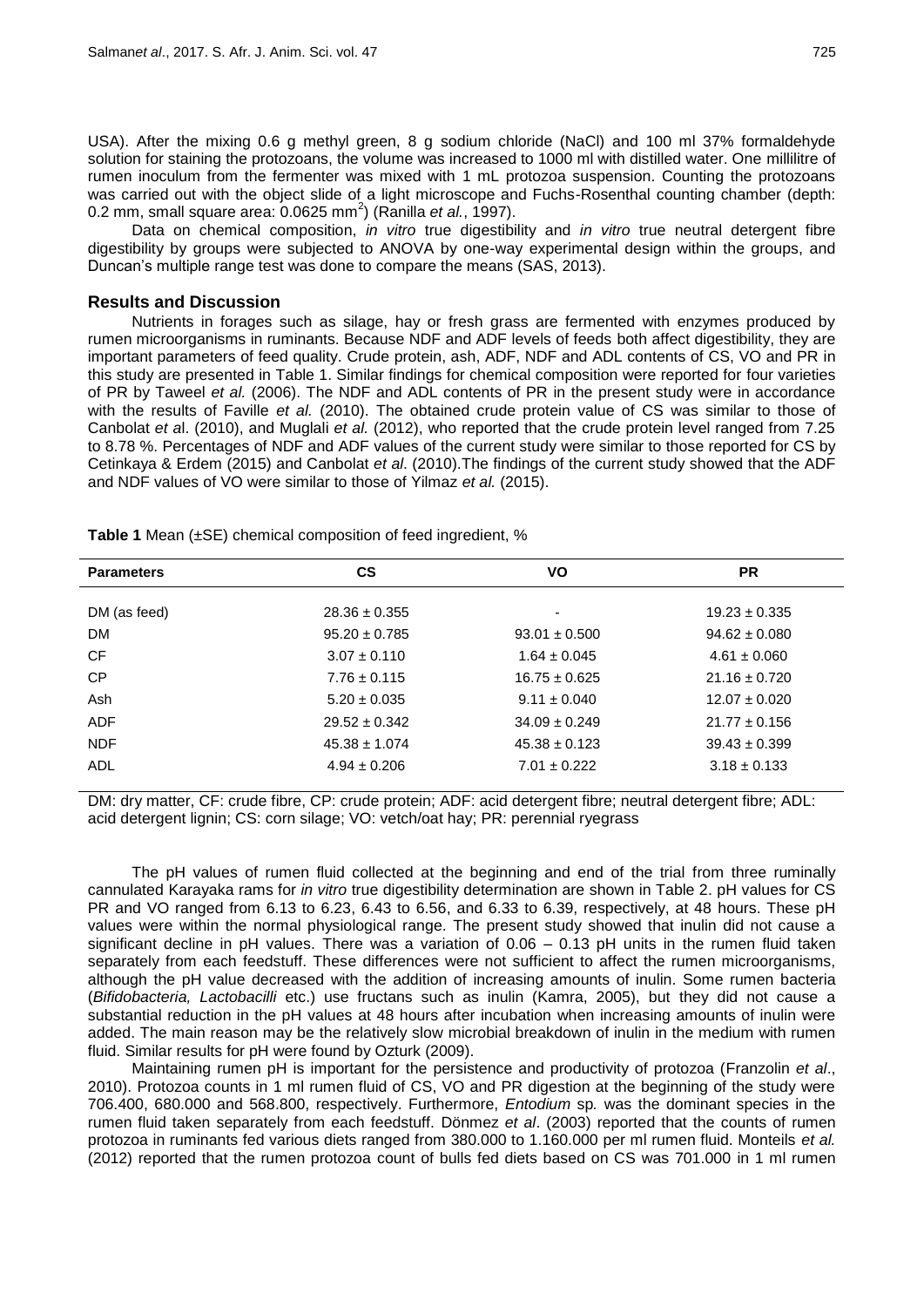fluid. The results of the study for rumen protozoa count were consistent with those of Dönmez *et al*. (2003) and Monteils *et al*. (2012).

**Table 2** pH values of rumen fluid at the beginning of the trial and total culture fluid at 48 hours after incubation

| <b>Incubation</b> | CSC* | <b>CS100*</b> | <b>CS200*</b> | <b>CS300*</b> |
|-------------------|------|---------------|---------------|---------------|
| Initially (0 h)   |      |               | 6.26          |               |
| 48 h              | 6.23 | 6.22          | 6.18          | 6.13          |
| <b>Incubation</b> | VOC* | VO100*        | VO200*        | VO300*        |
| Initially (0 h)   |      |               | 6.59          |               |
| 48 h              | 6.56 | 6.52          | 6.48          | 6.43          |
| <b>Incubation</b> | PRC* | <b>PR100*</b> | <b>PR200*</b> | <b>PR300*</b> |
| Initially (0 h)   |      |               | 6.43          |               |
| 48 h              | 6.39 | 6.38          | 6.36          | 6.33          |

\*Inulin added at 0 (CSC, PRC, VOC), 100 (CS100, PR100, VO100), 200 (CS200, PR200, VO200), and 300 (CS300, PR300, VO300) mg/litre of total culture fluid; CS: corn silage; VO: vetch/oat hay; PR: perennial ryegrass

Several factors (plant type, climate, season, soil type and fertility, etc.) affect the nutritive value of forages. Improving the digestibility of fibrous feeds may be possible by using feed additives to increase degradation of the cell wall. The IVTD values after adding three amounts of inulin to CS are presented in Table 3. The IVTD<sup>DM</sup> values for CSC, CS100, CS200, and CS300 were 60.20  $\pm$  1.022, 58.30  $\pm$  1.08, 59.97  $\pm$ 0.472, and 59.23  $\pm$  0.338, respectively. For CS, the IVTD<sup>DM</sup> values were not significantly different ( $P > 0.05$ ) among the control and treatment groups. Deniz *et al.* (2001) reported *in vitro* organic matter digestibility values of CS harvested at different maturities in the range of 69.52 to 79.18%, which were higher than the results of the present study. The main reason for this difference in  $IVTD^{OM}$  may be the use of different methods (*in vitro* or enzyme-based techniques etc.). Therefore, results may not reflect the maximum digestibility of CS.

**Table 3** Mean (±SE) *in vitro* true digestibility of corn silage incubated in buffered rumen fluid with various levels of inulin

| <b>Digestibility</b> | CSC*              | CS100*            | <b>CS200*</b>     | CS300*            | Р            |
|----------------------|-------------------|-------------------|-------------------|-------------------|--------------|
| $IVTD^{as\,feed}$ ,% | $61.95 \pm 0.969$ | $60.31 \pm 1.029$ | $61.90 \pm 0.450$ | $61.19 \pm 0.322$ | $0.187$ (NS) |
| $IVTD^{DM}$ ,%       | $60.20 \pm 1.022$ | $58.30 \pm 1.080$ | $59.97 \pm 0.472$ | $59.23 \pm 0.338$ | $0.153$ (NS) |
| $IVTDNDF$ ,%         | $16.85 \pm 2.202$ | $12.54 \pm 2.267$ | $16.05 \pm 0.99$  | $14.48 \pm 0.711$ | $0.129$ (NS) |
| $IVTD^{OM}$ %        | $62.05 \pm 0.988$ | $59.99 \pm 1.124$ | $61.63 \pm 0.511$ | $60.89 \pm 0.288$ | $0.128$ (NS) |

\* Inulin added at 0 (CSC) 100 (CS100), 200 (CS200), and 300 (CS300) mg/litre of total culture fluid; CS: corn silage; NS: non significant; IVTD<sup>as feed</sup>: *in vitro* true digestibility as fed; IVTD<sup>DM</sup>: *in vitro* true dry matter digestibility; IVTD<sup>NDF</sup>: *in* vitro true neutral detergent fibre digestibility; IVTD<sup>OM</sup>: *in vitro* true organic matter digestibility

The IVTD<sup>NDF</sup> provides more accurate estimates of total digestible nutrients, net energy, and feed intake potential (NRC*,* 2001). The IVNDF digestibilities of CSC, CS100, CS200, and CS300 in the present study were 16.85  $\pm$  2.202, 12.54  $\pm$  2.267, 16.05  $\pm$  0.99, and 14.48  $\pm$  0.711%, respectively. There were no significant differences ( $P > 0.05$ ) among the control and treatment groups. The IVTD<sup>NDF</sup> in the present study was numerically lower for CSC and CS200 than in the other groups (CS100 and CS300). The IVTD<sup>NDF</sup> is an important parameter for determining forage quality and feed intake and consequently the productivity of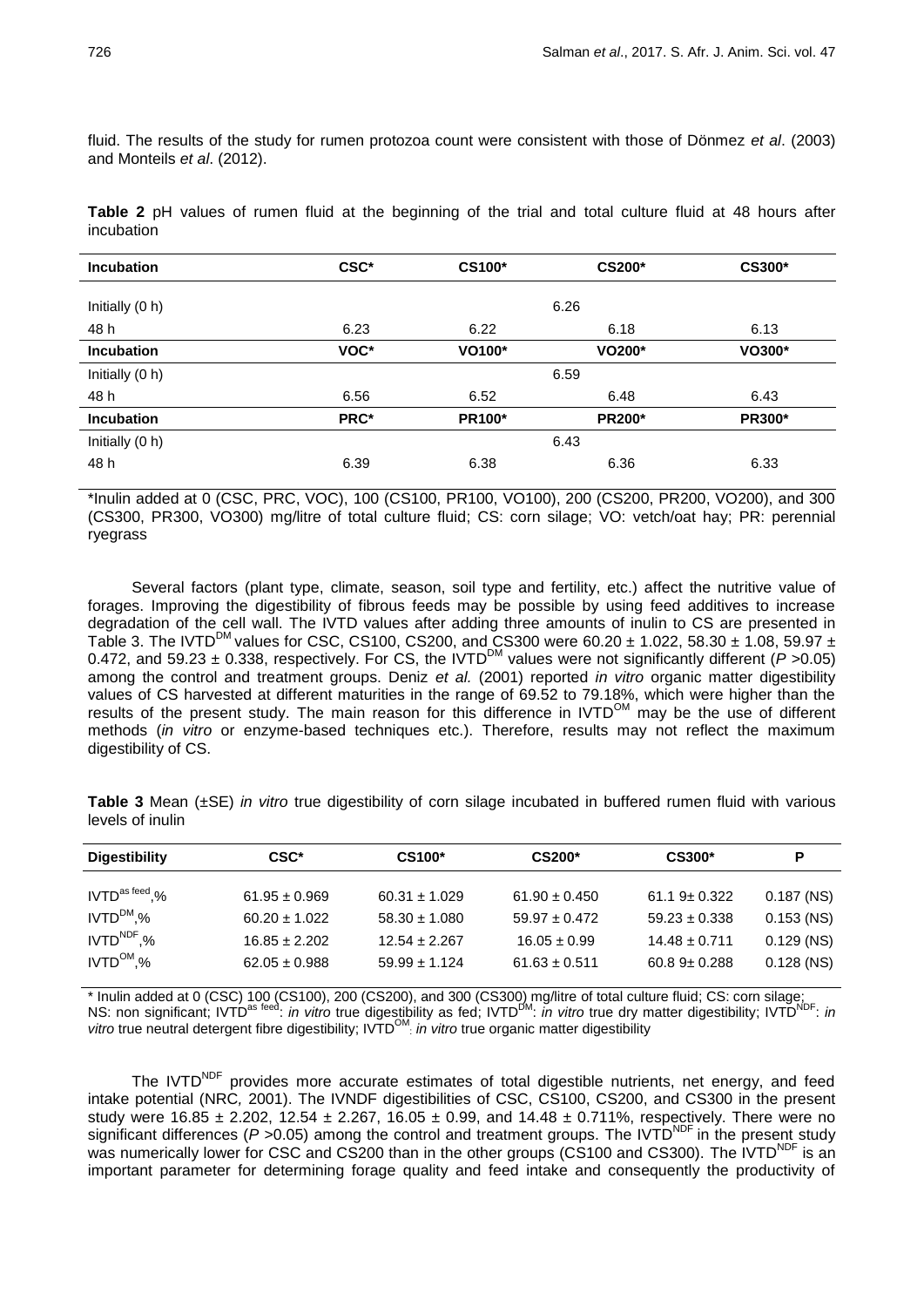ruminants. The IVTD<sup>NDF</sup> reported by Spanghero *et al.* (2010) for CS at the end of the 48-hour incubation period was similar to the control group of the present study. Furthermore, Oba & Allen (2016) determined that the *in vitro* true neutral detergent fibre digestibility values of CS ranged from 35.1 to 48.1% at 24 hours. This may be because of the wide range of the NDF content of the CS samples (DM: 37.0 to 48.3%).

The IVTD values after adding three amounts of inulin to VO are given in Table 4. The IVTD<sup>DM</sup> values for VOC, VO100, VO200, and VO300 were 63.49  $\pm$  0.298, 62.82  $\pm$  0.352, 63.85  $\pm$  1.279, and 64.10  $\pm$ 0.521%, respectively. The IVTD<sup>DM</sup> values showed no significant differences (P >0.05) among the control and treatment groups. The *in vitro* dry matter digestibility levels of common vetch/wheat hay harvested at different times were in the range of 57.37 to 70.48% (Aksoy & Nursoy, 2010). The reported IVTD<sup>DM</sup> values for common vetch were 58.06 % and 74.95% in 2003 and 2004, respectively (Yucel & Ayasan, 2010). Results in the present study were higher than the values of Yucel & Ayasan (2010) in 2003 and lower than in 2004. Mpairwe *et al.* (2003) reported *in vivo* NDF digestibility values for oats/common vetch hay between 65.3 and 68.4%, which were higher than in the present study.

|                          | Table 4 Mean (±SE) in vitro true digestibility of common vetch/oat hay incubated in buffered rumen fluid with |  |  |  |  |
|--------------------------|---------------------------------------------------------------------------------------------------------------|--|--|--|--|
| various levels of inulin |                                                                                                               |  |  |  |  |

| <b>Digestibility</b>     | VOC*              | VO100*             | VO200*            | $VO300*$          | Р            |
|--------------------------|-------------------|--------------------|-------------------|-------------------|--------------|
|                          |                   |                    |                   |                   |              |
| $IVTD^{\rm as\,feed}$ .% | $66.04 \pm 0.277$ | $65.42 \pm 0.327$  | $66.38 \pm 1.189$ | $66.61 \pm 0.485$ | $0.275$ (NS) |
| $IVTD^{DM}$ ,%           | $63.49 \pm 0.298$ | $62.82 \pm 0.352$  | $63.85 \pm 1.279$ | $64.10 \pm 0.521$ | $0.275$ (NS) |
| $IVTDNDF$ ,%             | $25.17 \pm 0.612$ | $23.80 \pm 0.721$  | $25.91 \pm 2.622$ | $26.43 \pm 1.068$ | $0.275$ (NS) |
| $IVTD^{OM}$ %            | $65.65 \pm 0.289$ | $65.092 \pm 0.427$ | $65.84 \pm 1.351$ | $66.27 \pm 0.569$ | $0.339$ (NS) |

\* Inulin added at 0 (VOC) 100 (VO100), 200 (VO200), and 300 (VO300) mg/litre of total culture fluid; VO: vetch/oat hay; NS: non significant; IVTD<sup>as feed</sup>: *in vitro* true digestibility as fed; IVTD<sup>DM</sup>: *in vitro* true dry matter digestibility; IVTD<sup>NDF</sup>: *in* vitro true neutral detergent fibre digestibility; IVTD<sup>OM</sup>: *in vitro* true organic matter digestibility

The IVTD values after adding inulin to three amounts of PR are presented in Table 5. *In vitro* true digestibility (IVTD<sup>DM</sup>) for PRC, PR100, PR200, and PR300 were 70.06  $\pm$  1.133, 73.21  $\pm$  4.153, 70.36  $\pm$  0.506, and 66.69  $\pm$  1.317%, respectively. The mean IVTD<sup>DM</sup> and IVTD<sup>as feed</sup> values of the inulin group (PR300) were significantly lower (*P* <0.05) than control and other treatment groups. Zhao *et al.* (2014) reported that inulin treatment reduced the molar proportion of acetate, the acetate:propionate ratio and methane production compared with starch treatment, which was in line with the current findings. These effects were greater with increased rumen degradable protein. The high dose of inulin (PR300) x rumen degradable protein interactions may have suppressed digestibility by affecting the fermentation parameters in the fermenter.

**Table 5** Mean (±SE) i*n vitro* true digestibility of perennial ryegrass incubated in buffered rumen fluid with various levels of inulin

| <b>Digestibility</b> | PRC*                   | <b>PR100*</b>           | <b>PR200*</b>          | <b>PR300*</b>       | P      |
|----------------------|------------------------|-------------------------|------------------------|---------------------|--------|
| $IVTDas feed$ , %    | $71.67^{ab}$ ± 1.072   | $74.65^{\circ}$ ± 3.933 | $71.96^{ab} \pm 0.479$ | $68.48^b \pm 1.246$ | 0.0399 |
| $IVTD^{DM}$ .%       | $70.06^{ab} \pm 1.133$ | $73.21^a \pm 4.153$     | $70.36^{ab} \pm 0.506$ | $66.69^b \pm 1.317$ | 0.0399 |
| $IVTD^{NDF}$ .%      | 28.16 $^{ab}$ ±2.718   | $35.70^a \pm 9.967$     | $28.88^{ab}$ ± 1.214   | $20.06^b \pm 3.159$ | 0.0399 |
| $IVTD^{OM}.%$        | $72.10^{ab}$ ±1.038    | $75.32^a \pm 4.167$     | $72.34^{ab} \pm 0.454$ | $68.55^{b}$ ± 1.151 | 0.0352 |

Inulin added at 0 (PRC) 100 (PR100), 200 (PR200), and 300 (PR300) mg/litre of total culture fluid; PR: perennial ryegrass; <sup>ab</sup> Means within the same rows with different superscripts are significantly different (P <0.05); IVTD<sup>as feed</sup>: *in* vitro true digestibility as fed; IVTD<sup>DM</sup>: *in vitro* true dry matter digestibility; IVTD<sup>NDF</sup>: *in vitro* true neutral detergent fibre digestibility; IVTD<sup>OM</sup>: in vitro true organic matter digestibility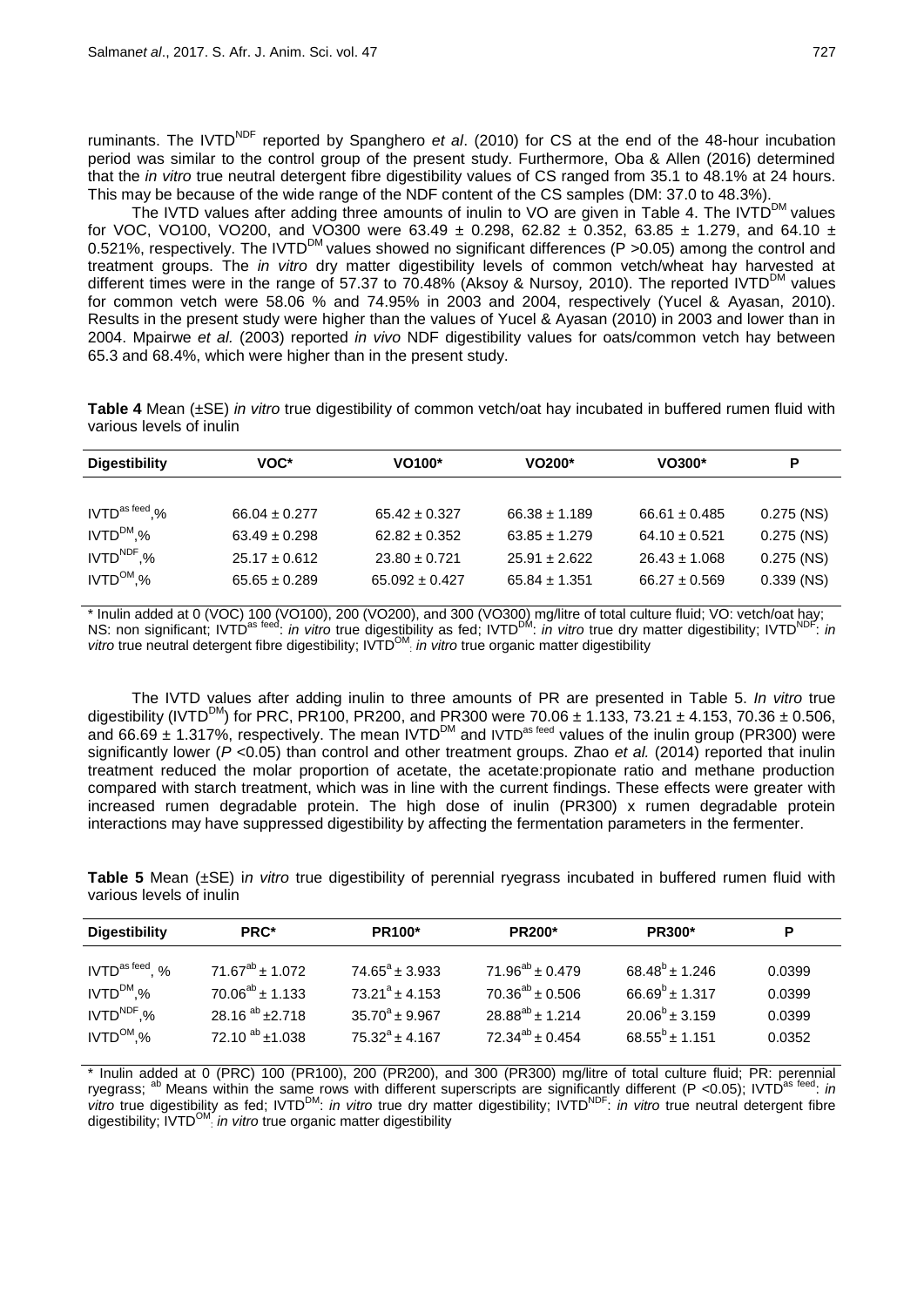The IVTD<sup>DM</sup> and IVTD<sup>as feed</sup> values decreased with the addition of increasing levels of inulin, except for PR100. Beecher *et al.* (2013) stated that the highest and lowest organic matter digestibilities of various PR cultivars were 75.2 and 69.6%, respectively. The findings of the present study for organic matter digestibility in all groups were similar to those of Beecher *et al.* (2013). Jensen *et al.* (2003) reported that IVTD<sup>DM</sup> and IVTD<sup>NDF</sup> values for perennial ryegrass were higher than those obtained in the present study. Higher IVTD<sup>DI</sup> and IVTD<sup>NDF</sup> concentrations may be due to harvesting the PR earlier or later in the season, and to fertilization and irrigation levels. The degradation of organic matter by rumen microbes is required for microbial protein synthesis and small chain fatty acid production (Thirumalesh & Krishnamoorthy*,* 2013). Ozturk (2009) reported that organic matter digestibility was not affected by inulin of Chinese and German origin, which is in agreement with the CS and VO results of the present study.

## **Conclusion**

In conclusion, the findings of the present study showed that supplementation of inulin to CS and VO did not have any effect on IVTD<sup>DM</sup> and IVTD<sup>NDF</sup> values. However, a high dose addition of inulin to PR300 reduced IVTD<sup>DM</sup> and IVTD<sup>NDF</sup>, whereas a low dose addition of inulin to PR100 increased IVTD<sup>DM</sup> and IVTDNDF. Consequently, *i*n vivo digestibility studies with PR may be required to show the effects of different levels inulin supplementation to support the *in vitro* true digestibility findings of the current study.

## **Acknowledgements**

The authors would like to extend their sincere appreciation to Ondokuz Mayis University Research Fund (Project number: PYO.VET.1901.13.002)

## **Authors' Contributions**

MS designed the research project and wrote the manuscript. All co-authors participated in results, statistics and interpretation. All authors read and approved the final manuscript.

#### **Conflict of Interest Declaration**

Authors declare that there is no conflict of interest for this work.

## **References**

- Aksoy, I. & Nursoy, H., 2010. Determination of the varying of vegetation harvested Hungarian vetch and wheat mixture on nutrient content, degradation kinetics, in vitro digestibility and relative feed value. Kafkas Univ. Vet. Fak .Derg.16, 6, 925-931.
- AOAC, 2006. Official methods of analysis, 18th ed. Association of Official Analytical Chemists, Inc., Arlington, Virginia, USA.
- Alzueta, C., Rodríguez, M.L., Ortiz, L.T., Rebolé, A. & Treviño J., 2010. Effects of inulin on growth performance, nutrient digestibility and metabolizable energy in broiler chickens. Br. Poult. Sci. 51, 3, 393-398.
- Beecher, M., Hennessy, D., Boland, T.M., McEvoy, M., O'Donovan, M. &Lewis, E., 2013. The variation in morphology of perennial ryegrass cultivars throughout the grazing season and effects on organic matter digestibility. Grass Forage Sci. 70, 19–29.
- Canbolat, O., Filya, İ. & Karaman, S., 2010. The effect of different doses of oregano oil on corn silage digestive and rumen fermentation. Kafkas Univ. Vet. Fak. Derg. 16, 6, 933-939.
- Cetinkaya, N. &Erdem, F., 2015. Effects of different Juncus acutus: maize silage ratios on digestibility and rumen cellulolytic bacteria. Kafkas Univ. Vet. Fak. Derg. 21, 4, 499-505.
- Deniz, S., Nursoy, H., Yılmaz, I. & Karslı, M.A., 2001. Effects of harvesting corn varieties at varying maturities on silage quality and digestible dry matter yield of corn silages. Vet. Bil .Derg. 17, 3, 43-49.
- Dönmez, N., Karslı M.A., Çınar, A., Aksu, T. & Baytok, E., 2003. The effects of different silage additives on rumen protozoan number and volatile fatty acid concentration in sheep fed corn silage. Small Ruminant Res. 48, 227- 231.
- Faville, M.J., Richardson, K., Gagic, M., Mace, W., Sun, X.Z, Harrrison, S., Knapp, K., Jahufer, M.Z.Z., Palanisamy,R., Pirlo, S., Johnson, R., Rasmussen, S.& Bryan, G., 2010. Genetic improvement of fibre traits in perennial ryegrass. Proc. New Zealand Grassland Association. 72, 71-78.
- Franzolin, R., Rosales, F.P.& Soares, W.V.B., 2010. Effects of dietary energy and nitrogen supplements on rumen fermentation and protozoa population in buffalo and zebu cattle. R. Bras. Zootec. 39, 549-555.
- Flickinger, E.A., Van, L.J. & Fahey G.C., 2003.Nutritional responses to the presence of inulin and oligofructose in the diets of domesticated animals: A review. Crit. Rev. Food Sci. Nutr. 43, 1, 19-60.
- Hall, M.B. & Weimer, P.J., 2016. Divergent utilization patterns of grass fructan, inulin, and other nonfiber carbohydrates by ruminal microbes J. Dairy Sci. 99, 245-257.
- Jensen, K.B., Waldron, B.L., Asay, K.H., Johnson, D.A. & Monaco, T.A., 2003. Forage nutritional characteristics of orchard grass and perennial ryegrass at five irrigation levels. Agron J. 95, 668–675.
- Kamra, D.N., 2005. Rumen microbial ecosystem. Curr. Sci. 89, 124-135.
- Kasperowicz, A. & Michalowski, T., 2002. Assessment of the fructanolytic activities in the rumen bacterium *Treponema Saccharophilum* strain S. J. Applied Microbiol. 92, 140-146.